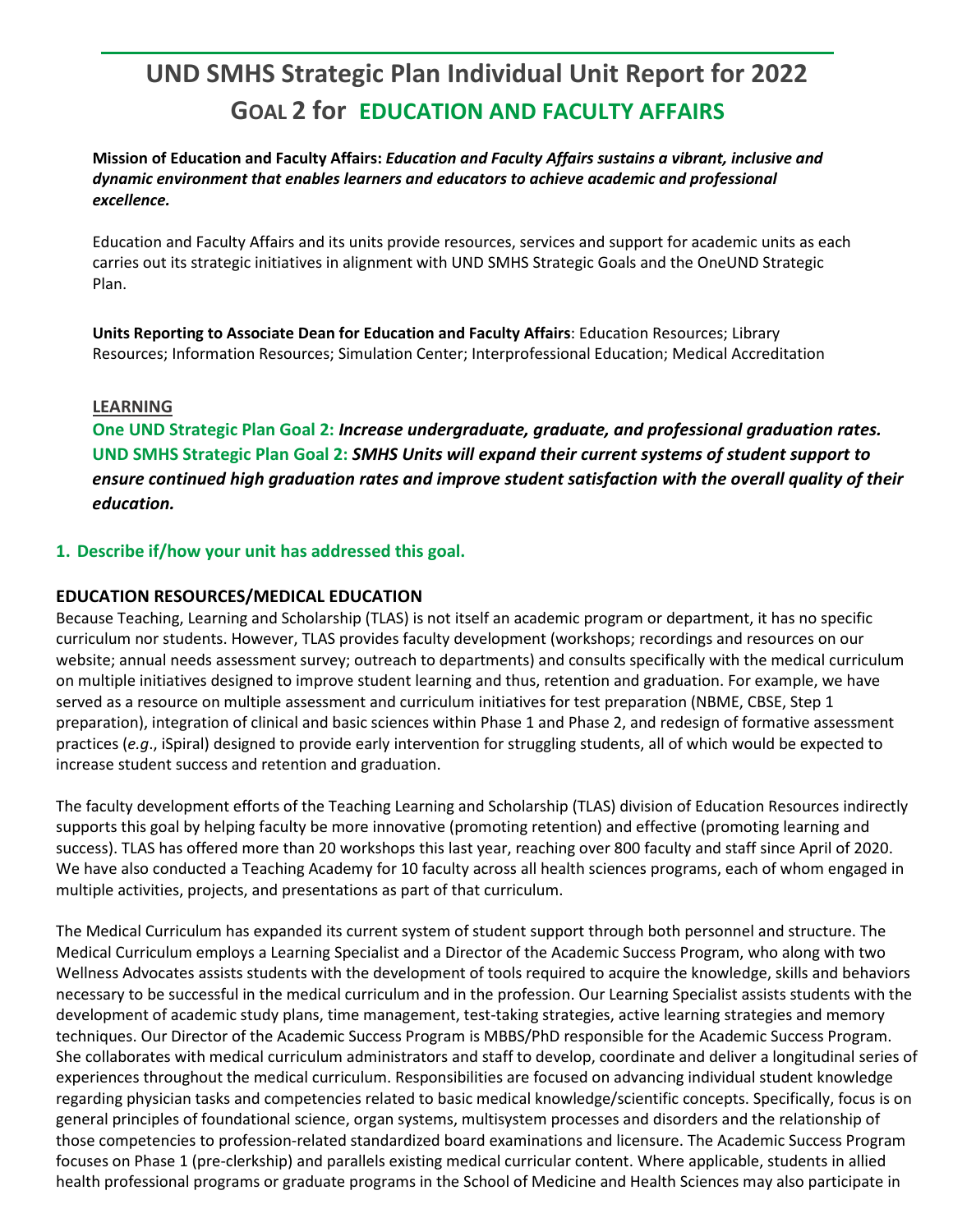particular activities, in whole, or in part. Part of the Academic Success Program is the organization and administration of National Board of Medical Examiners examinations (Customized Assessment, Subject Exams and Comprehensive Basic Science Exams) that serve formative summative and gateway functions in our curriculum.

The organization and inter-relationship of all of these advisory/ support activities are codified through Wellness, Career Counseling, Academic Advising and Tutoring (assistance with acquiring specific knowledge, skills and behaviors) Systems White Papers and organizational graphics in order to effectively implement a holistic approach to student support. Intentional organizational steps have been recently taken to improve student satisfaction with the overall quality of their medical education. An Office of Medical Program Accreditation and Quality Assurance has been created and acts as to coordinate quality assurance and quality improvement activities between the Dean's Quality Improvement Panel, accreditation review committees (covering Education, Faculty and Student Standards) and Medical Program Committees.

In addition, the MD program has incorporated multiple other forms of student feedback which are routinely evaluated to identify issues with student satisfaction. One of these methods is the Independent Student Analysis (ISA), which was run by students in 2020 as part of the MD program accreditation process and was administered to every student in the program. Hundreds of recommendations were made resulting in dozens of changes and adjustments, each of which was communicated to students. In 2021, a second survey was done to measure the impact of these changes. A 175-page report on the results is currently being reviewed, but preliminary review indicates the most measures of student satisfaction improved.

Student support is extremely robust in the medical program. Major changes have been implemented that coincide with the curriculum revision and development of an office of Academic Success. In the last year, major changes have been implementation of alternative mechanisms for submission of anonymous student feedback, development of HeadsUp! Informative meetings and execution of numerous initiatives that arose from accreditation-related student working groups.

#### **INTERPROFESSIONAL EDUCATION**

Collaborative, engaged learning environments employ high-impact practices of team dynamics, understanding of health care team member roles, relationship-building, communication skills and actively assessing and addressing the health care needs of patients and populations to enhance student learning and satisfaction with the quality of their education. The Office of Interprofessional Education was able to convert the Interprofessional Health Care Course, our "anchor" IPE learning experience for 350-450 students annually across 8 professions in 3 colleges/schools, to an online version with one week's notice to retain this important required course for medical students and maintain quality established with the traditional in-person course. IPE learning has been incorporated into well received simulations and is in further development for clinical environments to enhance IPE learning experiences. As well, an IPE elective was recently launched, and most clerkships have IPE Learning objectives.

In summary, Interprofessional education is a logical set of linear, layered, and progressive learning from novice to mastery of these learning objectives across multiple touch points based on nationally recognized competencies and are organized around Domain 7. With the "anchor course" IPHC students learn the basics about teams and teamwork in the context of interprofessional education in an active learning format. Team STEPPS, error disclosure, team case management, and learning from, with, and about each other strengthens not only their own professional identity, they learn about each other's professions, roles, and responsibilities.

From this starting point, students go on to simulation and clinical environments where these principles are applied and assessed, preparing them for graduation and practice.

Interprofessional Education is advancing along with the new curriculum to have progressive and relevant learning activities, including the soon to be implemented point system/badging system, which should enlighten students to the possibilities and benefits of team-based care across the spectrum of their education, future residencies and future clinical and/or academic careers. Students will be able to select their level of desired IPE expertise in the point system.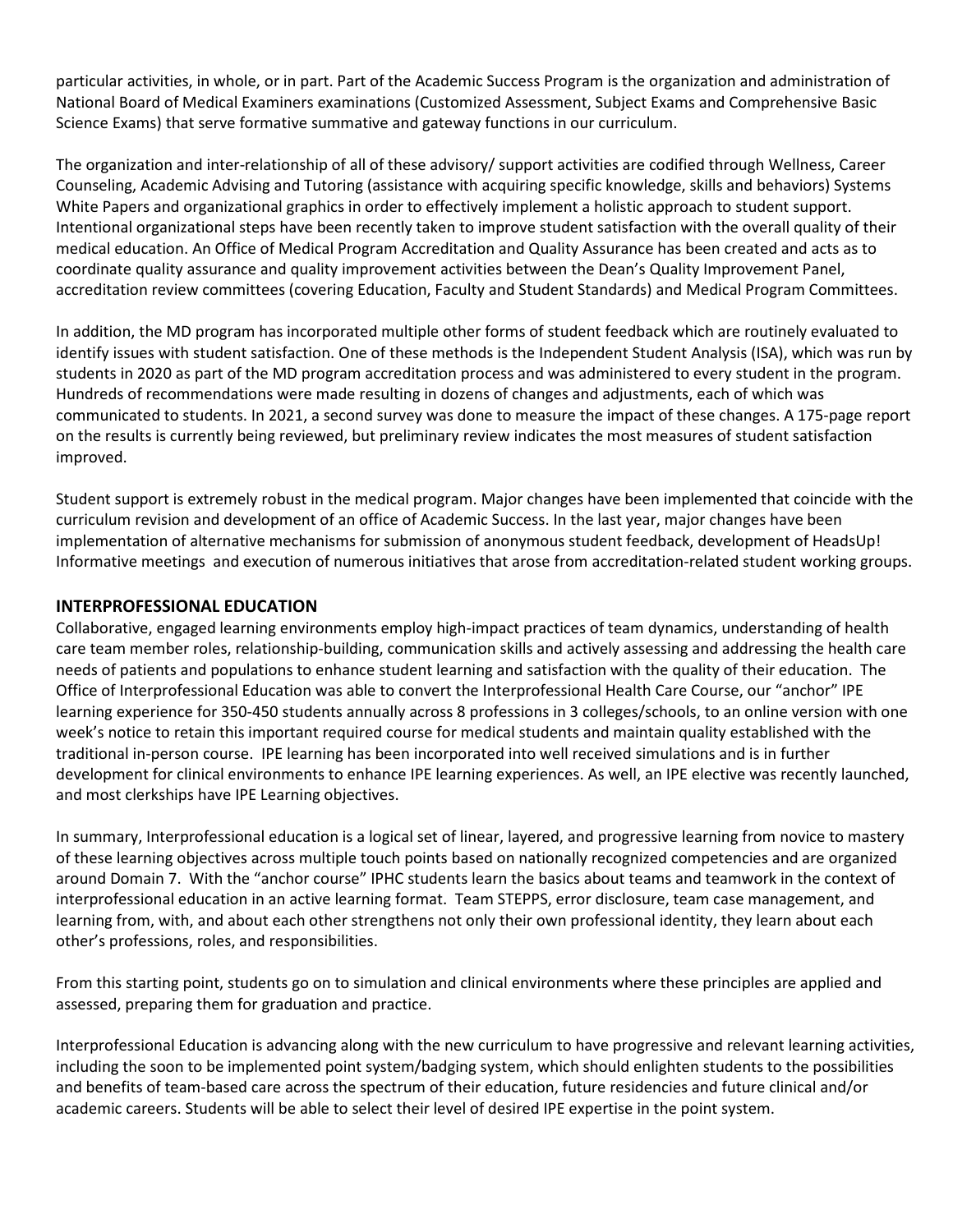## **OFFICE OF MEDICAL PROGRAM ACCREDITATION AND QUALITY IMPROVEMENT**

The work of the medical program accreditation review committees utilizing QA and QI processes identified opportunities to ensure higher graduation rates and improve student satisfaction with the overall quality of their education particular in regards to academic advising services. Graduate and student surveys found that medical students were not satisfied with the academic advising services. The current academic advising system was evaluated and opportunities to improve the system have been identified.

## **SIMULATION**

Incorporation of Clinical Reasoning in Y2 instruction and testing. Class sessions, on-line practice sessions, end-of-block summative assessment using TeachingMedicine.com.

Students complete exams on Standardized Patients, document their History & Physical, record a 5-minute case oral presentation all receiving formative constructive feedback.

Interprofessional Simulations with NDSU Pharmacy, UND Nursing, PT, OT, Social Work, Med School including telemedicine component and with students of diverse intercultural backgrounds.

## **LIBRARY RESOURCES**

Research success is critical for success in health care fields. In collaboration with the Director of Learner Research, librarians provided several sessions for students enrolled in Research Experience for Medical Students (REMS) I. With the opportunity for multiple sessions embedded in a research focused course, librarians were able to move beyond presenting foundational information to helping students establish skills of locating and ethically using high quality information. These skills will benefit this group of students with current research projects and future scholarly work. Additionally, this experience provided an example of a successful faculty-librarian partnership on which librarians can model future courses.

#### **INFORMATION RESOURCES**

Information Resources supports academic programs delivering course materials, instructions and assessments to students and faculty by implementing and maintaining appropriate technologies and systems.

## **2. Describe how your efforts are being assessed.**

## **EDUCATION RESOURCES/MEDICAL EDUCATION**

Counts of TLAS faculty development offerings, website use metrics, participation rates in activities, usage and feedback on forms and initiatives provided by stakeholders. Descriptive statistics and counts of activities; number of students impacted. A doubling of faculty development activities year-over-year reaching 806 attendees indicates good outreach and potential impact on the students of those faculty, but no other direct measures are possible. We will continue to provide the same services and outreach, including piloting a new teaching academy, but these are again only indirectly connected to this goal.

*Tactics:* Learning specialist, NBME question use in preclinical exams, gateway exam, moving USMLE Step 1 into the clinical phase

*Tactics:* Reassessment and renewal of the curriculum by the faculty

*Metric:* Failure and reexamination rates

*Comment:* Although we could aspire to zero block failures and zero re-examinations, some failures and re-examinations are probably inevitable given the substantial demands of the medical curriculum. As we move into Curriculum 2.0, the structures of the curriculum will change and the metric will be reformulated based upon the new curricular structures and assessments when they are determined and to continue to track such issues closely to make sure that the new compressed curricula do not impair student performance.

**Metric:** Mean USMLE Step 1 scores

*Comment:* We hope that our continued improvements in student support and the increasing incorporation of USMLE questions into our various assessments will maintain or even further improve this. We will continue to track.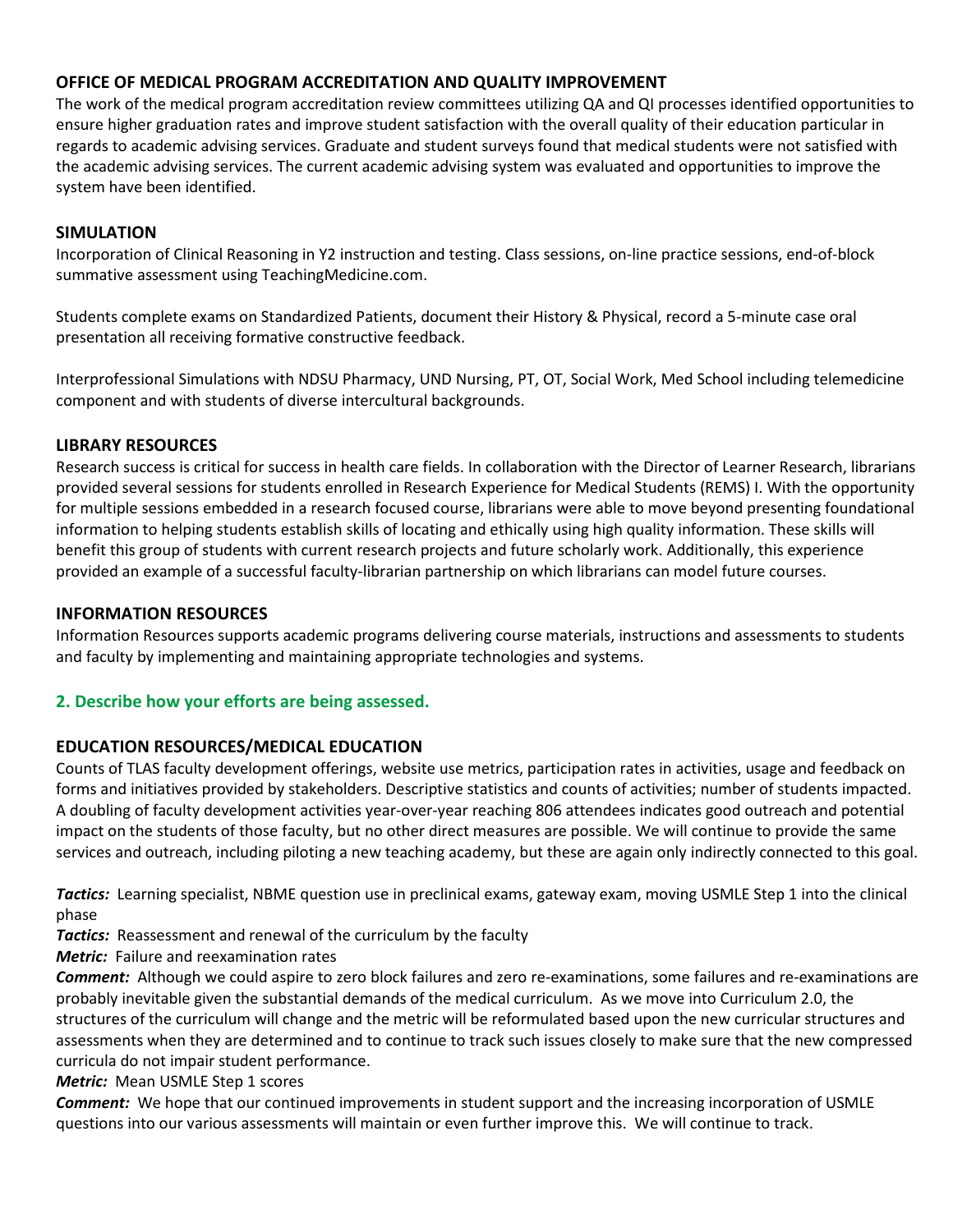*Tactics:* Develop professionalism standards for clinical clerkships that will make boundaries for expected behavior clear to students.

*Metric:* Adoption of professionalism standards. The professionalism objective and procedure were adopted for all clerkships. Each department is determining how they will account for it in the clerkship grade.

*Comment:* This has now been established. We will report back next year how departments will use these in grading.

**Tactic:** Adoption of a plan and timeline for curriculum revision by UMEC.

*Metric:* Subsequently following this timeline. The timeline for implementation of a revised curriculum is execution of the revised curriculum for Academic Year 2021-2022. This timeline is currently being successfully met with planning and organization for the new curriculum completed for a July 2021 deployment.

*Tactic:* Development of clinical differential review sessions for pre-clinical students, correlating disease and pathology findings to clinical presentations and approach to management.

*Metric:* Students attending optional and enhanced learning sessions; evaluations from sessions

*Comment:* Patient-centered learning, team-based learning, simulation scenarios and oral case presentations, write-ups as part of the ambulatory care experience all are focused on providing both formative and summative feedback regarding clinical presentations. These sessions range from optional high-fidelity simulation scenarios using mannequins to mandatory clinical skills assessment.

*Tactic*: Development and deployment of the ISA to measure student satisfaction. *Metric*: Likert-type ratings of satisfaction and qualitative analysis of student written comments. *Comment*: This ongoing process has made improvements in student satisfaction and will continue into the future.

## **INTERPROFESSIONAL EDUCATION**

Standardized student evaluations (RIPLS scale) for IPHC, brief, debrief to collect data to assess satisfaction and make ongoing improvements to student IPE experiences. Sim experiences are assessed by the sim team(s) with brief, debrief, and other sim-specific tools.

The IPE elective will be assessed the same as other electives. Nearly all clerkships now have an IPE/C learning objective that will be evaluated as a usual part of the clerkship, stressing the value of interprofessional patient care in differing practice environments.

The online version of IPHC had nearly identical student evaluations as the in-person version with high satisfaction rates. Students will soon be using an IPE point/badging system to track their IPE learning across all 3 phases of the medical curriculum, with the possibility of different levels of expertise. As many of the activities will be in a variety of learning environments, this will allow them to see the value of Interprofessional team-based patient care.

## **SIMULATION**

Qualtrics surveys to all students participating After Action meetings for faculty/staff to debrief events Summative testing of students

## **OFFICE OF MEDICAL PROGRAM ACCREDITATION AND QUALITY IMPROVEMENT**

Student satisfaction data will be tracked annually by UMEC and the Office of Medical Accreditation and reported to the Dean's Quality Improvement Panel further recommendations.

## **3. Describe how your unit analyzed these data and what assessments were determined.**

## **EDUCATION RESOURCES/MEDICAL EDUCATION**

See above.